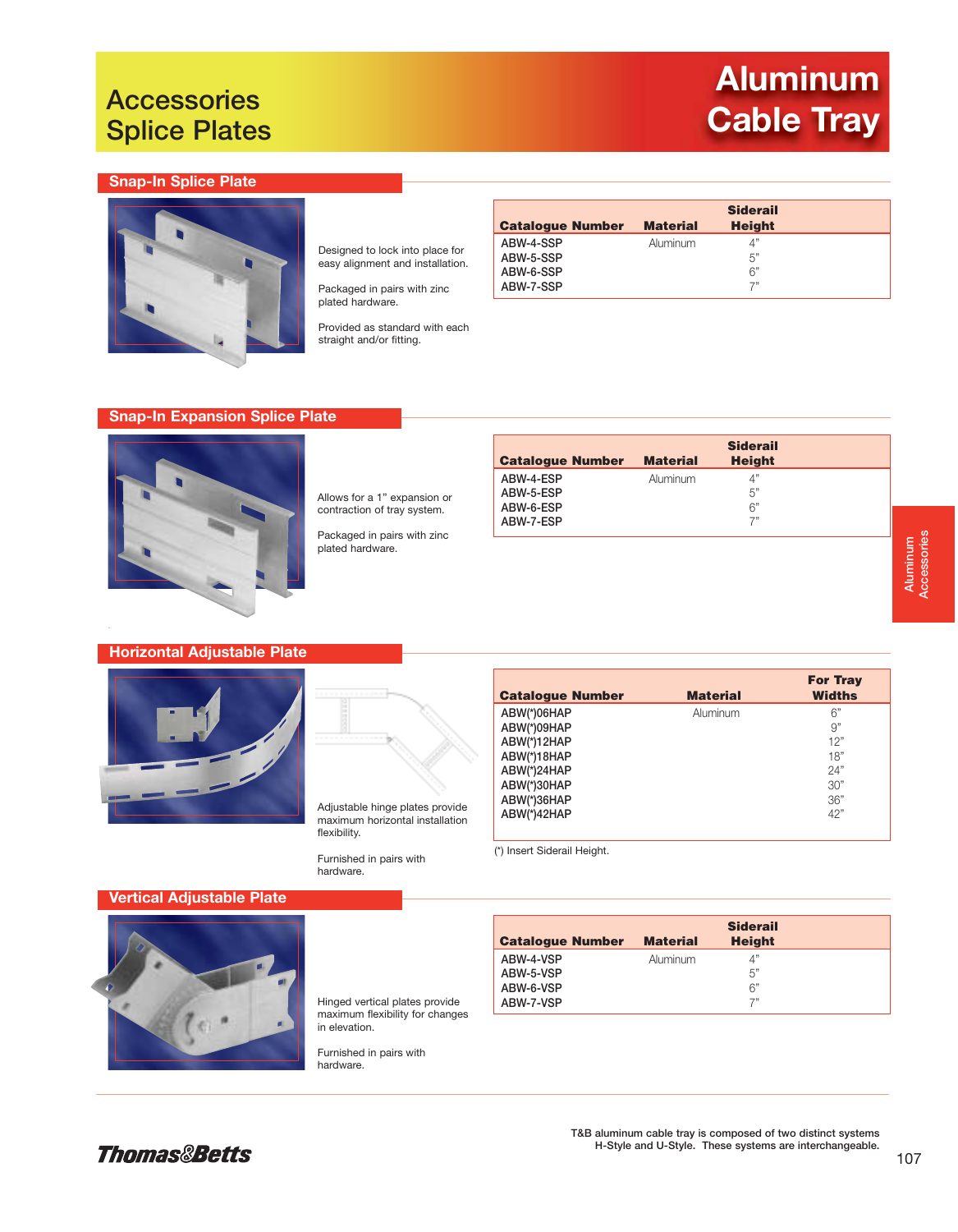### **Accessories Splice Plates**

**Siderail**

#### **Box to Tray Plates**





Designed to secure tray to electrical panels or boxes, walls or end supports.

Furnished in pairs with hardware.

#### **Closure End Plate**





Provides closure for any tray end.

Packaged with hardware.

#### **Reducing Splice Plate**





Used in pairs to provide a straight reduction or used with a standard splice plate for an offset reduction.

Packaged with hardware.

| <b>Catalogue Number</b>                                      | <b>Material</b> | <b>Siderail</b><br><b>Height</b> | <b>Widths</b><br>of Tray                      |
|--------------------------------------------------------------|-----------------|----------------------------------|-----------------------------------------------|
| ABW-4(*)-CEP<br>ABW-5(*)-CEP<br>ABW-6(*)-CEP<br>ABW-7(*)-CEP | Aluminum        | 4"<br>5"<br>6"<br>7"             | 06"<br>09"<br>12"<br>18"<br>24"<br>30"<br>36" |

**ABW-4-BSP Aluminum** 4"<br> **ABW-5-BSP** 5"

**Catalogue Number Material** 

**ABW-6-BSP** 6"<br> **ABW-7-BSP** 7"

(\*) Insert width of Tray.

 $ABW-5-BSP$ 

ABW-7-BSP

|                         |                 | <b>Siderail</b> |
|-------------------------|-----------------|-----------------|
| <b>Catalogue Number</b> | <b>Material</b> | <b>Height</b>   |
| ABW-4(*)-RSP            | Aluminum        | 4"              |
| ABW-5(*)-RSP            |                 | 5"              |
| ABW-6(*)-RSP            |                 | 6"              |
| ABW-7(*)-RSP            |                 | 7"              |

**NOTE:** (\*) For offset reduction: insert width to be reduced For straight reduction: insert 1/2 width to be reduced (2 required)

**Example:** ABW-403-RSP = 3" offset reducer.

| <b>Step Down Splice Plate</b> |
|-------------------------------|
|                               |
|                               |
|                               |



heights.

Hardware included.

|                         | <b>Siderail</b> |                      |  |
|-------------------------|-----------------|----------------------|--|
| <b>Catalogue Number</b> | <b>Material</b> | <b>Height</b>        |  |
| ABW(*)(**)SDS           | Aluminum        | 4"<br>5"<br>6"<br>7" |  |

(\*) Siderail Height 1 (\*\*) Siderail Height 2

**NOTE:** Siderail Height 1 is greater then Siderail Height 2.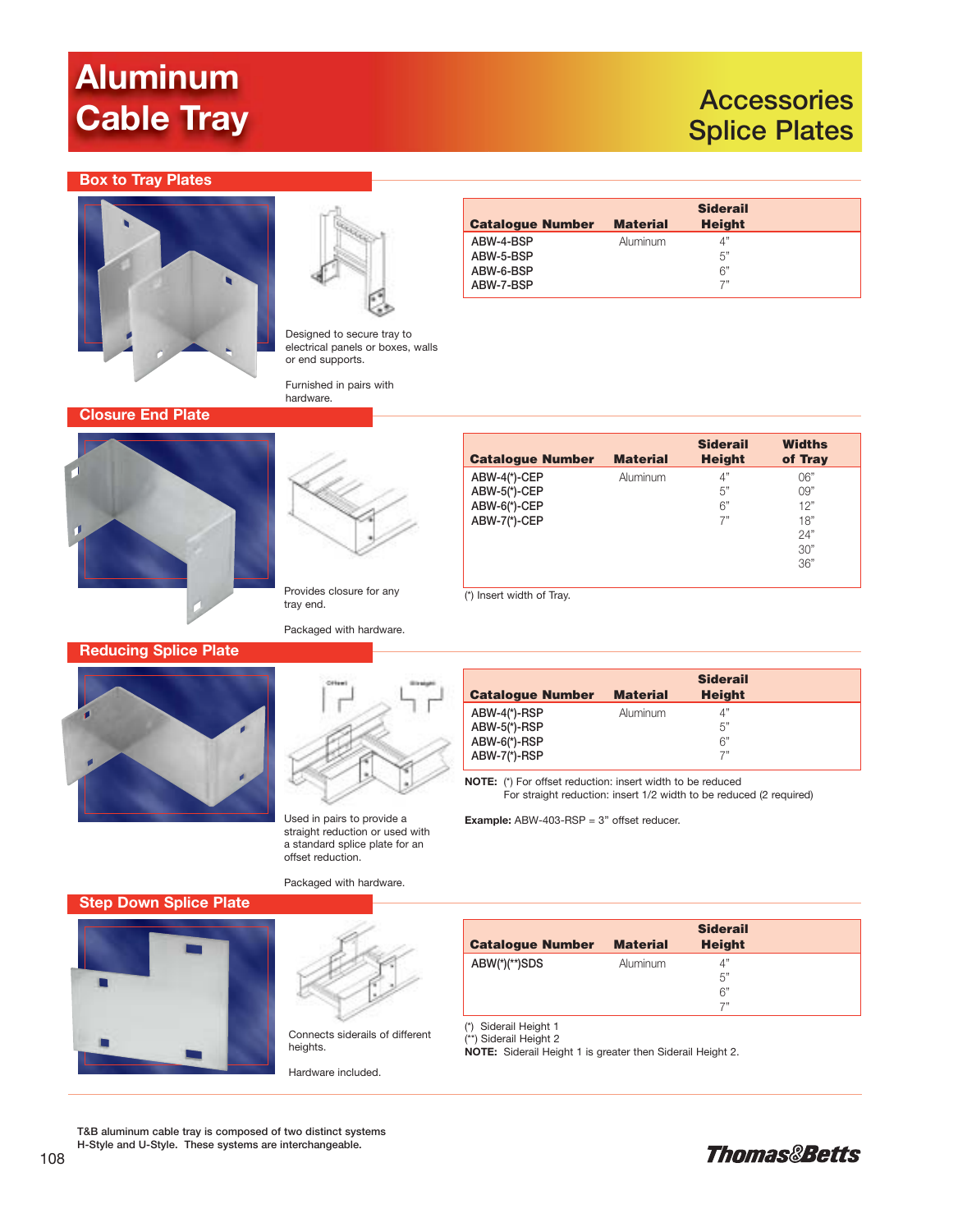**ABW-HEC** Aluminum **Catalogue Number Material**

## **Accessories**



#### **Combination Hold Down / Expansion Guide Clamp**



Order 3/8" hardware separately.

Expansion guide



**Aluminum Tray Hardware**

Square shoulder selfpositioning carriage bolt.

Hold down

| <b>Catalogue Number</b> | <b>Material</b>          | <b>Description</b>           |
|-------------------------|--------------------------|------------------------------|
| <b>SPW-1/4-CB</b>       | <b>Zinc Plated Steel</b> | 1/4" Carriage Bolt           |
| <b>SPW-3/8-CB</b>       | Zinc Plated Steel        | 3/8" Carriage Bolt           |
| <b>SPW-1/4-HN</b>       | Zinc Plated Steel        | 1/4" Hex. Nut                |
| <b>SPW-3/8-HN</b>       | <b>Zinc Plated Steel</b> | 3/8" Hex. Nut                |
|                         |                          |                              |
| <b>SSW-3/8-CB</b>       | 316 Stainless            | 3/8" Carraige Bolt           |
| <b>SSW-3/8-HN</b>       | 316 Stainless            | 3/8" Hex. Nut                |
| SSW-3/8-HWK*            | 316 Stainless            | 316 Stainless Steel Hardware |
|                         |                          | Kit                          |

\* Contains 8 bolts, 8 nuts and 8 lockwashers.

#### **Self-Drilling – Tapping Screw**



| <b>Catalogue Number</b> | <b>Material</b>          | <b>Description</b>            |
|-------------------------|--------------------------|-------------------------------|
| SPW-10-SCR              | <b>Zinc Plated Steel</b> | Self-Drilling - Tapping Screw |

**Thomas&Betts**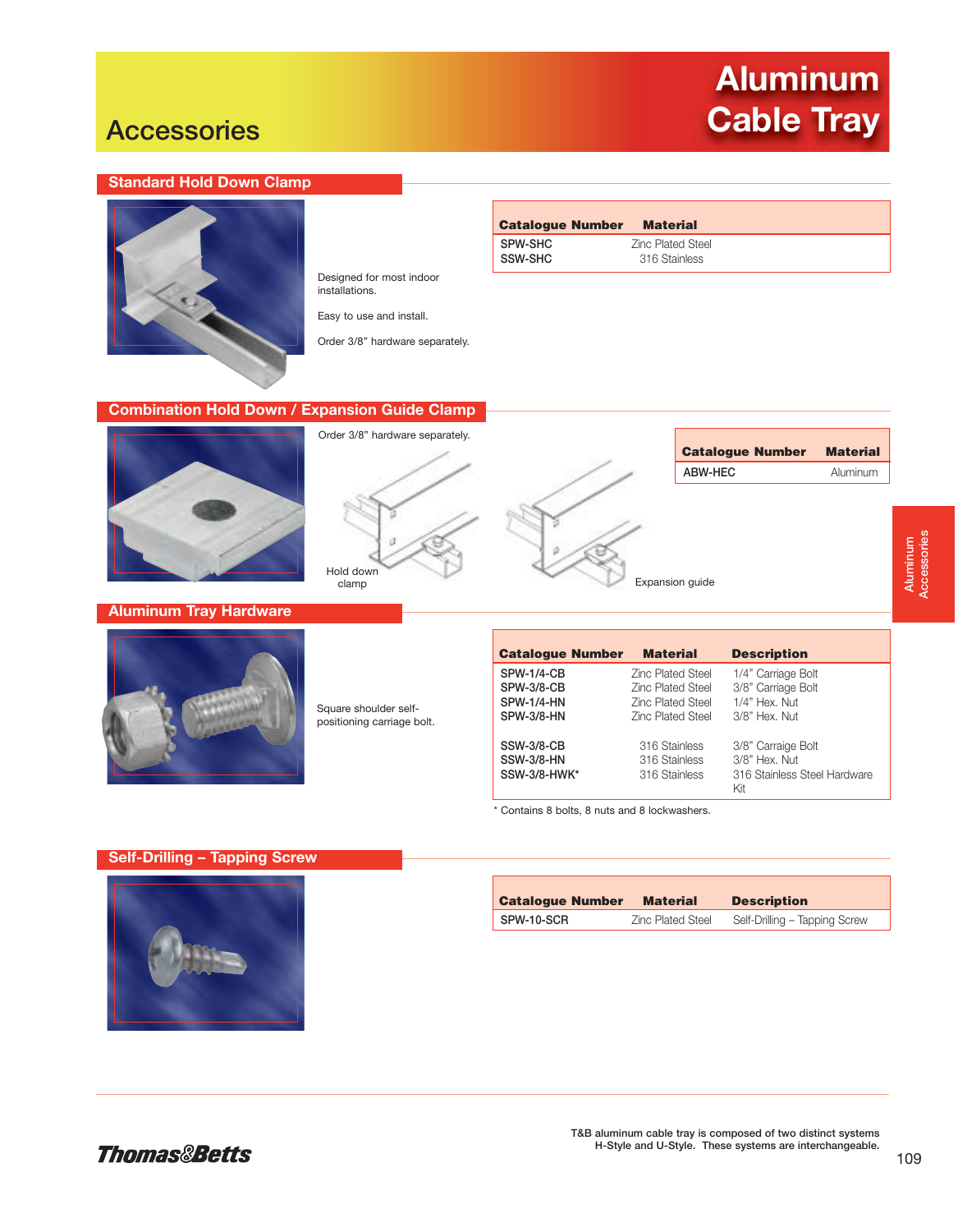### **Accessories Cable Protection**

#### **Drop-Out**





Designed to provide a smooth radiused surface at any position on the tray or trough bottom.

Drop-Outs are easily attached using hardware provided.

Standard radius 4".

#### **Wall Penetration Sleeve**



Designed to pass through walls and fire walls.

Hardware included.

**IMPORTANT: Not fire rated. Fire stop not included.**

|           | <b>Catalogue Number Description / Material</b> | <b>Widths</b><br>of Tray |
|-----------|------------------------------------------------|--------------------------|
| ABW(*)DO  | For ladder and ventilated tray /<br>Aluminum   | 06"<br>09"<br>12"        |
| ABW(*)DOS | For solid tray /<br>Aluminum                   | 18"<br>24"<br>30"<br>36" |

(\*) Insert Width of Tray

| <b>Catalogue Number</b> | <b>Material</b> | <b>Siderail</b><br><b>Height</b> | <b>Widths</b><br>of Tray |
|-------------------------|-----------------|----------------------------------|--------------------------|
| ABW(*)(**)WPS           | Aluminum        | 4"                               | 06"                      |
|                         |                 | 5"                               | 09"                      |
|                         |                 | 6"                               | 12"                      |
|                         |                 | 7"                               | 18"                      |
|                         |                 |                                  | 24"                      |
|                         |                 |                                  | 30"                      |
|                         |                 |                                  | 36"                      |

(\*) Insert Siderail Height (\*\*) Insert Width of Tray

**Frame Type Tray to Box Plate**



Designed to secure tray to electrical enclosures and panels.

Hardware included.

| <b>Catalogue Number</b> | <b>Material</b> | <b>Siderail</b><br><b>Heights</b> | <b>Widths</b><br>of Tray                      |
|-------------------------|-----------------|-----------------------------------|-----------------------------------------------|
| ABW(*)(**)FBP           | Aluminum        | 4"<br>5"<br>6"<br>7"              | 06"<br>09"<br>12"<br>18"<br>24"<br>30"<br>36" |

(\*) Insert Siderail Height (\*\*) Insert Width of Tray

**Nylon Expansion Pad**



Allows for thermal expansion and contraction of cable trays over supports.

| <b>Catalogue Number</b> | <b>Material</b> |
|-------------------------|-----------------|
| ABW-NSP                 | Natural Nylon   |

**Thomas&Betts**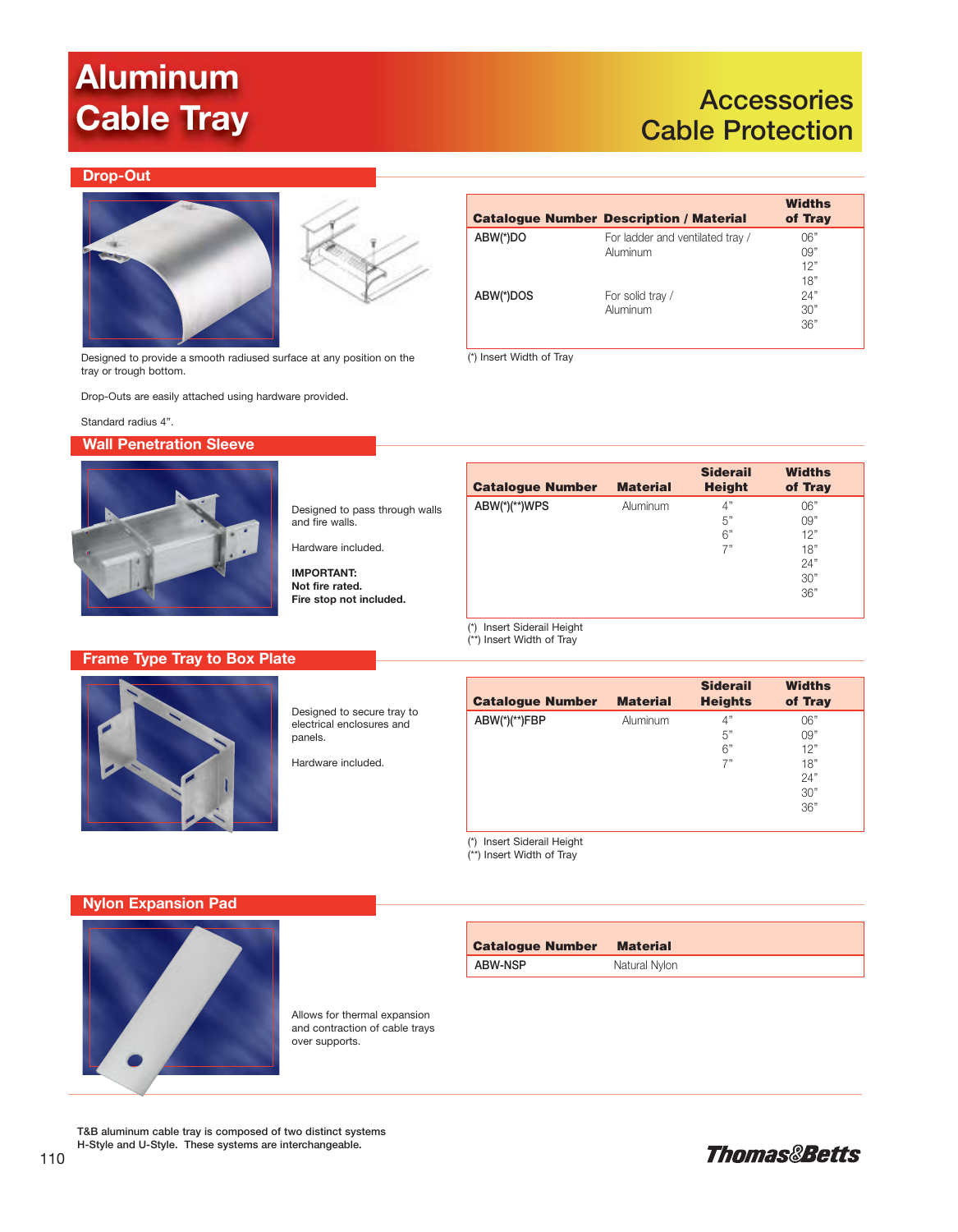## **Accessories Barrier Strips**

## **Aluminum Cable Tray**

#### **Barrier Strips**



Aluminum barrier strips provide a method of separating cables in tray and trough systems. Easily installed using supplied hardware.

**72" barriers are flexible for use with horizontal fittings**.

|                         | <b>Siderail</b> |        |  |
|-------------------------|-----------------|--------|--|
| <b>Catalogue Number</b> | <b>Height</b>   | Length |  |
| ABW-4-SBH-72            | 4"              | 72"    |  |
| ABW-5-SBH-72            | 5"              |        |  |
| ABW-6-SBH-72            | 6"              |        |  |
| <b>ABW-7-SBH-72</b>     | 7"              |        |  |
| ABW-4-SB-(*)            | 4"              | 144"   |  |
| ABW-5-SB-(*)            | 5"              | 3m     |  |
| ABW-6-SB-(*)            | 6"              |        |  |
| ABW-7-SB-(*)            | 7"              |        |  |

**NOTE:** 72" barriers provided with 3 SPW10SCR 144", 3m barriers provided with 6 SPW10SCR (\*) Insert length

#### **Inside / Outside Vertical Bend Barriers**



Preformed to fit all standard aluminum vertical bends.

Provided with hardware.

| <b>Inside Bend</b>      | <b>Outside Bend</b>     | <b>Siderail</b> |
|-------------------------|-------------------------|-----------------|
| <b>Catalogue Number</b> | <b>Catalogue Number</b> | <b>Height</b>   |
| $AUW(*)VIB-(**)-(+)$    | AUW(*)VOB-(**)-(+)      | 4"              |
| $AUW(*)VIB-(**)-(+)$    | $AUW(*)VOB-(**)-(+)$    | 5"              |
| $AUW(*)VIB-(**)-(+)$    | $AUW(*)VOB-(**)-(+)$    | 6"              |
| AUW(*)VIB-(**)-(+)      | $AUW(*)VOB-(**)-(+)$    | 7"              |
| $AHW(*)VIB-(**)-(+)$    | $AHW(*)VOB-(**)-(+)$    | 4"              |
| AHW(*)VIB-(**)-(+)      | AHW(*)VOB-(**)-(+)      | 5"              |
| AHW(*)VIB-(**)-(+)      | AHW(*)VOB-(**)-(+)      | 6"              |
| AHW(*)VIB-(**)-(+)      | AHW(*)VOB-(**)-(+)      | 7"              |

(\*\*) Insert Bend Angle (+) Insert Bend Radius (\*) Insert Siderail Height.

#### **Barrier Strip Clamp**



|             | ŗ.               |
|-------------|------------------|
|             | ٠<br>۸           |
| ٠<br>7<br>π | 7<br>$\sim$<br>ń |
|             | ŵ                |

Alternate mounting method for barrier strip mounting.

Barrier strip clamps mount barrier strips to ladder rungs and ventilated bottoms.

Complete mounting hardware supplied.

| <b>Catalogue Number</b> | <b>Material</b>          |  |
|-------------------------|--------------------------|--|
| SPW-BSC                 | <b>Zinc Plated Steel</b> |  |
| <b>SSW-BSC</b>          | Stainless Steel 316      |  |

| <b>Catalogue Number Material</b> |         |  |
|----------------------------------|---------|--|
| ABW-BSS                          | Plastic |  |

#### **Barrier Strip Splice**



Alignment splice for joining connecting barrier strips.